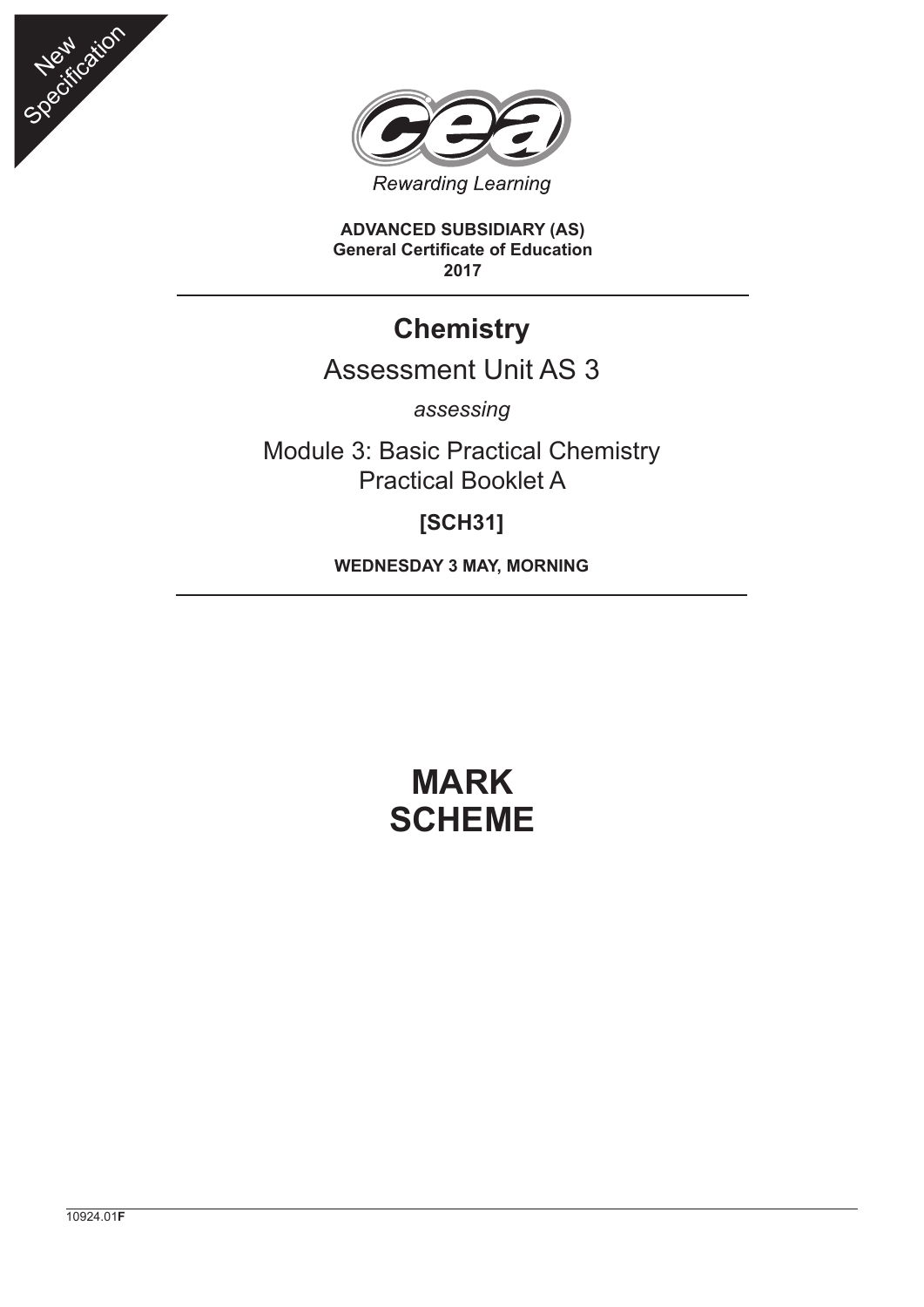- **1 (a)** Colourless (liquids/solutions) [1]
	- **(b) (i)** fizzing/effervescence [1]
		- **(ii)** white/cream [1] precipitate [1]
		- **(iii)** colourless solution/no change [1]
		- **(iv)** white [1] precipitate [1]
		- **(v)** colourless solution produced/no change [1]
		- **(vi)** yellow [1] precipitate [1] 10
- **2 (a)** Suitable table such as the following:

| Volume of                                 | Temperature $(^{\circ}C)$ | Repeat                                              | Mean |
|-------------------------------------------|---------------------------|-----------------------------------------------------|------|
| hydrochloric<br>$acid$ (cm <sup>3</sup> ) |                           | Temperature $(^{\circ}C)$ Temperature $(^{\circ}C)$ |      |
| 0                                         |                           |                                                     |      |
| 5                                         |                           |                                                     |      |
| 10                                        |                           |                                                     |      |
| 15                                        |                           |                                                     |      |
| 20                                        |                           |                                                     |      |
| 25                                        |                           |                                                     |      |
| 30                                        |                           |                                                     |      |
| 35                                        |                           |                                                     |      |
| 40                                        |                           |                                                     |      |

Incorrect calculation of mean temperature [–1]

Table not boxed [–1]

No units in headings or one missing [-1] [4]

- **(b) (i)** x-axis: volume of acid/cm<sup>3</sup> y-axis: mean temperature/°C [1]
	- **(ii)** Suitable graph plotted, any of the following omissions [–1]

| Points plotted correctly                   |  |
|--------------------------------------------|--|
| Smooth best fit curve/line correctly drawn |  |

**AVAILABLE MARKS**